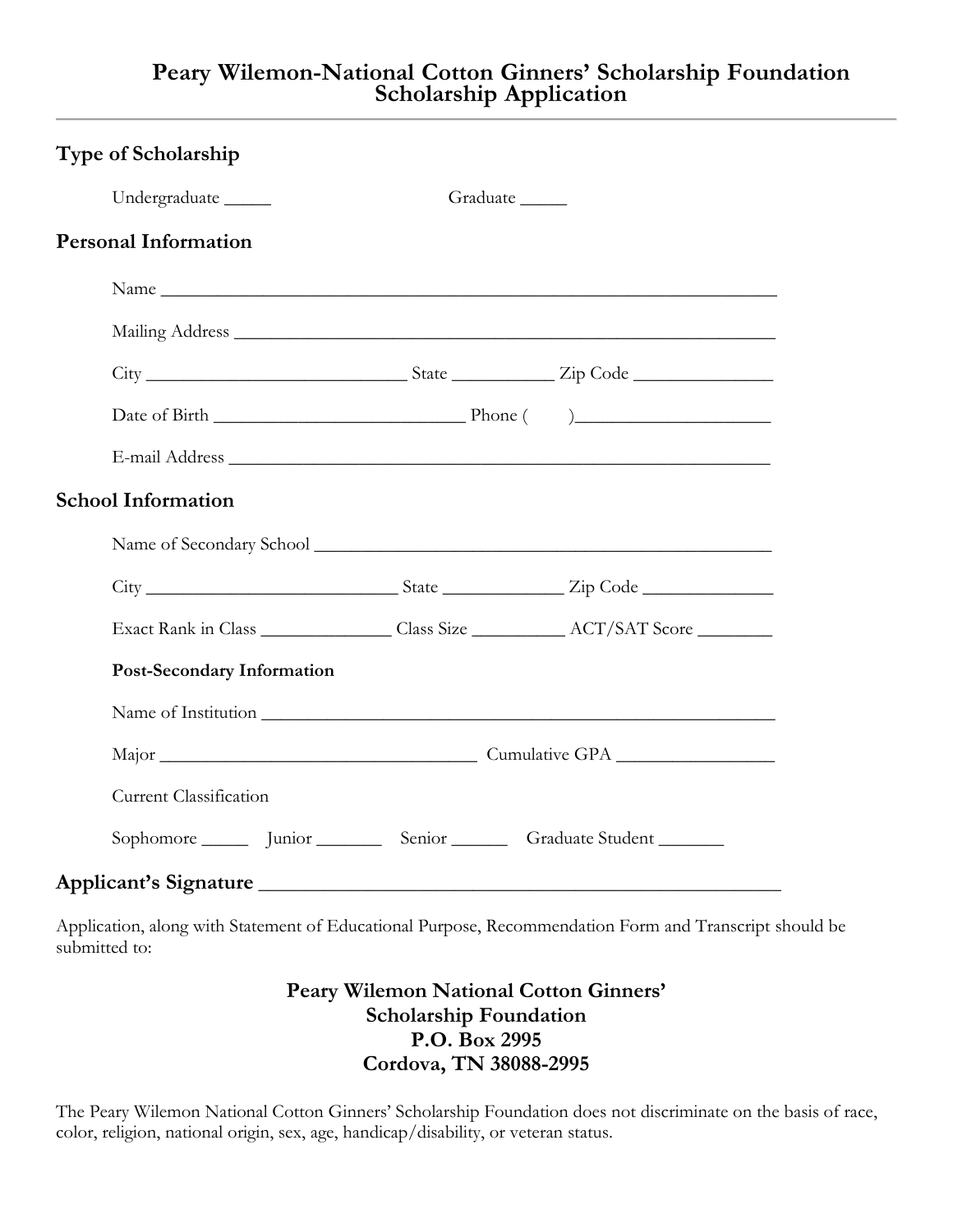## **Statement of Educational Purpose**

In the space below, or on an attached sheet, write a statement of no fewer than 150 words concerning your educational and professional career goals. Your views of the future role of agriculture should also be included.